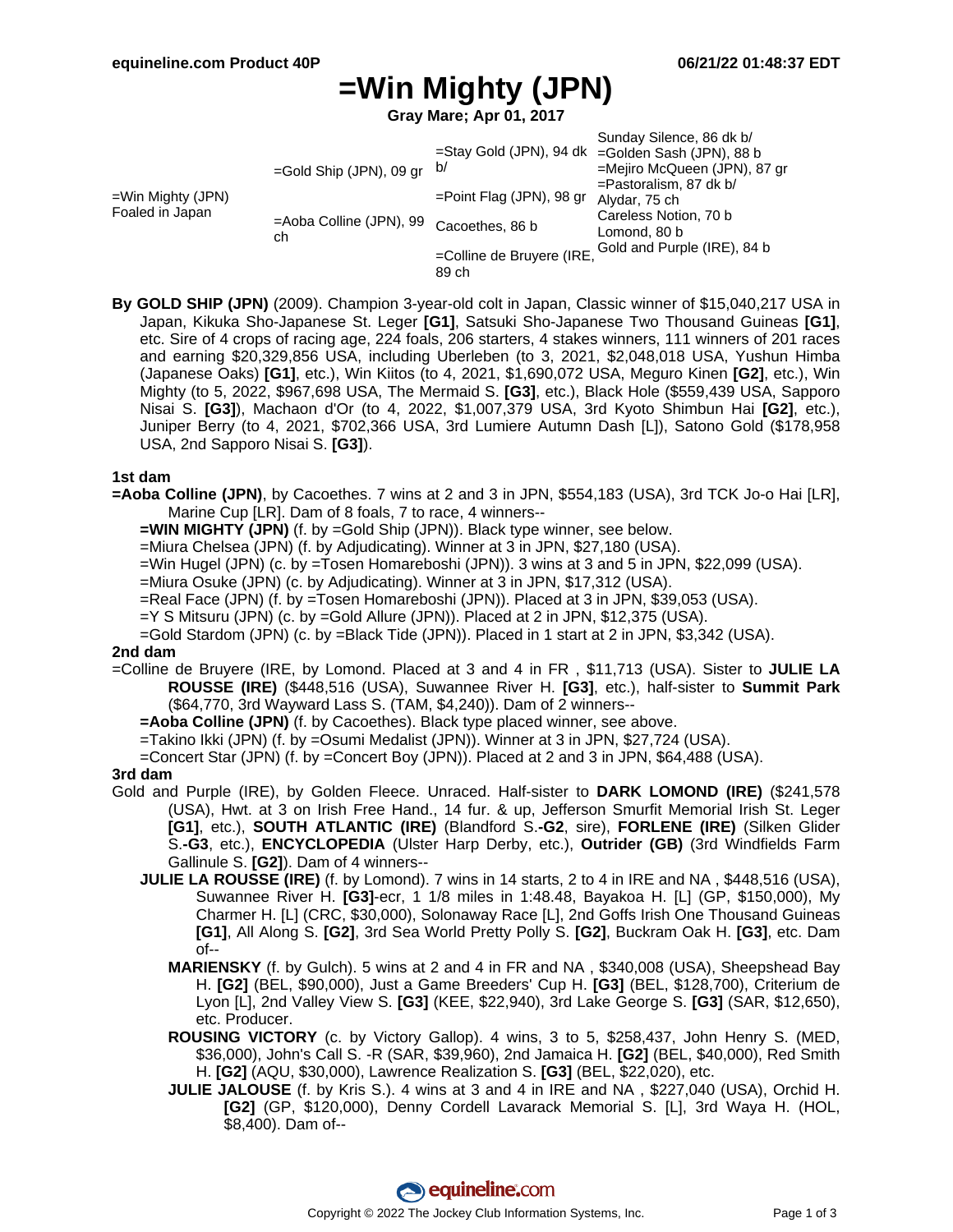### **=Win Mighty (JPN)**

**Gray Mare; Apr 01, 2017**

- Just Julie (f. by Gulch). Placed at 3 in ENG. Dam of--
	- **=Dark Son (IND)** (c. by Planetaire (GB)). Placed at 3, 2022 in IND, 3rd Nilgiris Two Thousand Guineas [LR].
- Eishin Shelby (f. by Forty Niner). Placed at 3 in JPN, \$22,693 (USA). Dam of--
	- Cuittled (f. by Charismatic). Winner at 3 in FR , \$11,098 (USA). Dam of--
		- $=$ Mil Azul (SPA) (c. by  $=$ Russian Blue (IRE)). 11 wins, 2 to 7 in FR and SPA, \$238,359 (USA), Champion sprinter in Spain.
- **Summit Park** (f. by A.P. Indy). 3 wins at 3, \$64,770, 3rd Wayward Lass S. (TAM, \$4,240). Dam of--
	- **TIGI** (f. by Dixieland Band). 3 wins at 2 and 4, \$195,342, Capital Request S. (CRC, \$26,000), 2nd Shocker T. H. [L] (CRC, \$20,000), Chaposa Springs H. [L] (CRC, \$20,000), 3rd U Can Do It H. [L] (CRC, \$13,850), Miss Liberty S. (MED, \$7,200), etc. Producer.
		- **Tutti Fratelli** (f. by Broad Brush). 2 wins at 3, \$39,346, 2nd Suffolk Downs Oaks (SUF, \$7,000). Dam of--
			- Aces Four (f. by El Corredor). Unraced. Dam of--
			- **Reid the News** (g. by Mass Media). Winner at 2, \$38,667, 3rd Tyro S. (MTH, \$6,000).
		- Gator Blitz (f. by Gone West). Placed at 2 and 3, \$12,086. Dam of--
			- **STARR OF QUALITY** (f. by First Dude). 6 wins, 3 to 5, \$307,529, Dream of Summer S. -R (SA, \$60,000).
- =Iradah (AUS) (f. by =Bletchingly (AUS)). Winner at 3 in AUS. Dam of--
	- =Fatina (NZ) (f. by =Rory's Jester (AUS)). 2 wins at 4 in AUS, \$7,306 (USA). Dam of--

=Cubism (AUS) (f. by =Redoute's Choice (AUS)). Unplaced in 1 start in AUS. Dam of--

**=Stroak (AUS)** (f. by =Real Saga (AUS)). 3 wins at 2 and 3 in AUS, \$151,671 (USA), 2nd

McGrath Estate Agents B.J. McLachlan S. **[G3]**, 3rd Belvedere Gold Edition Plate [L]. =Izumi Lady (AUS) (f. by =Bletchingly (AUS)). Winner at 3 in NZ . Producer.

- =Colline de Bruyere (IRE (f. by Lomond). See above.
- Ragtime Rumble (f. by Dixieland Band). Unraced. Dam of--
	- **ZAMBA CANUTA** (f. by Unaccounted For). 3 wins at 3 and 4 in NA and PER, \$143,441 (USA), Premio Maidenform [L], 2nd Derby Nacional **[G1]**, Premio Enrique Ayulo Pardo **[G1]**, Clasico Pamplona-Copa Amerinvest **[G1]**, Jersey Lilly S. (HOU, \$10,000), etc. Dam of--
		- **BIG GLEN** (g. by Cactus Ridge). 4 wins at 2 and 3, \$141,521, Rushaway S. [L] (TP, \$59,520), WEBN S. (TP, \$29,450).
	- **=Roar Blizzard (IRE)** (c. by Roar). 2 wins at 3 in GER, placed at 7 in ENG, \$27,268 (USA), 3rd Preis der Neusser Industrie und Wirtschaft-Deutsches Sandbahn Classic [L].

### **4th dam**

- **ARKADINA**, by \*Ribot. Winner at 2 and 3 in IRE, placed in 1 start at 3 in ENG, \$79,830 (USA), Athasi S., 2nd Irish One Thousand Guineas, Irish Guinness Oaks, 3rd Epsom Oaks. Sister to **BLOOD ROYAL** (\$28,870 (USA), Queen's Vase**-G3**, etc., sire), half-sister to **GREGORIAN** (\$194,912 (USA), Joe McGrath Memorial S.**-G1**, etc., sire), **TRULY BOUND** (\$382,449, Arlington-Washington Lassie S.**-G2**, etc.), **IVORY WAND** (\$97,452, Test S.**-G3**, etc.). Dam of 6 winners, including--
	- **DARK LOMOND (IRE)** (f. by Lomond). 3 wins in 6 starts at 3 in IRE, \$241,578 (USA), Hwt. at 3 on Irish Free Hand., 14 fur. & up, Jefferson Smurfit Memorial Irish St. Leger **[G1]**, Budweiser Pretty Polly S. **[G2]**, Phoenix Oaks Trial S. [L], 2nd Meld S. **[G3]**, Northern Telecom S. [L].
		- **=Gothic Dream (IRE)** (f. by Nashwan). Winner at 2 in IRE, placed in 2 starts at 3 in ENG and GER, \$192,678 (USA), 2nd Ribblesdale S. **[G2]**, BMW EuropaChampionat **[G3]**, E.B.F. Tyros S. [L], 3rd Kildangan Stud Irish Oaks **[G1]**.
	- **ENCYCLOPEDIA** (c. by Reviewer). 2 wins at 3 in IRE, Ulster Harp Derby, 2nd Gallinule S.**-G2**, 3rd Beresford S.**-G2**.
	- **FORLENE (IRE)** (f. by \*Forli). 2 wins at 2 in IRE, Silken Glider S.**-G3**, 3rd Park S.**-G3**, Athasi S.**-G3**.
		- **=SAGE WELLS (IRE)** (c. by Sadler's Wells). 6 wins, 3 to 5 in JPN, \$1,651,894 (USA), Sports Nippon Sho Stayers S. [LR], 3rd Copa Republica Argentina [LR].
		- **GLORIA'S DANCER** (f. by Northern Dancer). 4 wins at 3 and 4 in FR and NA , \$86,081 (USA), Prix Charles Laffitte [L], Prix de la Cochere [L].
		- **=Jungle Dancer (IRE)** (g. by Sadler's Wells). Winner at 3 and 4 in ENG, placed at 5 in ITY, \$47,413 (USA), 3rd Coppa d'Oro di Milano **[G3]**.

**SOUTH ATLANTIC (IRE)** (c. by Mill Reef). Winner at 2 and 3 in IRE, Blandford S.**-G2**. Sire.

**Outrider (GB)** (g. by Northern Baby). Winner at 2 and 5 in IRE, placed, 5 to 6 in NA and ENG, 3rd